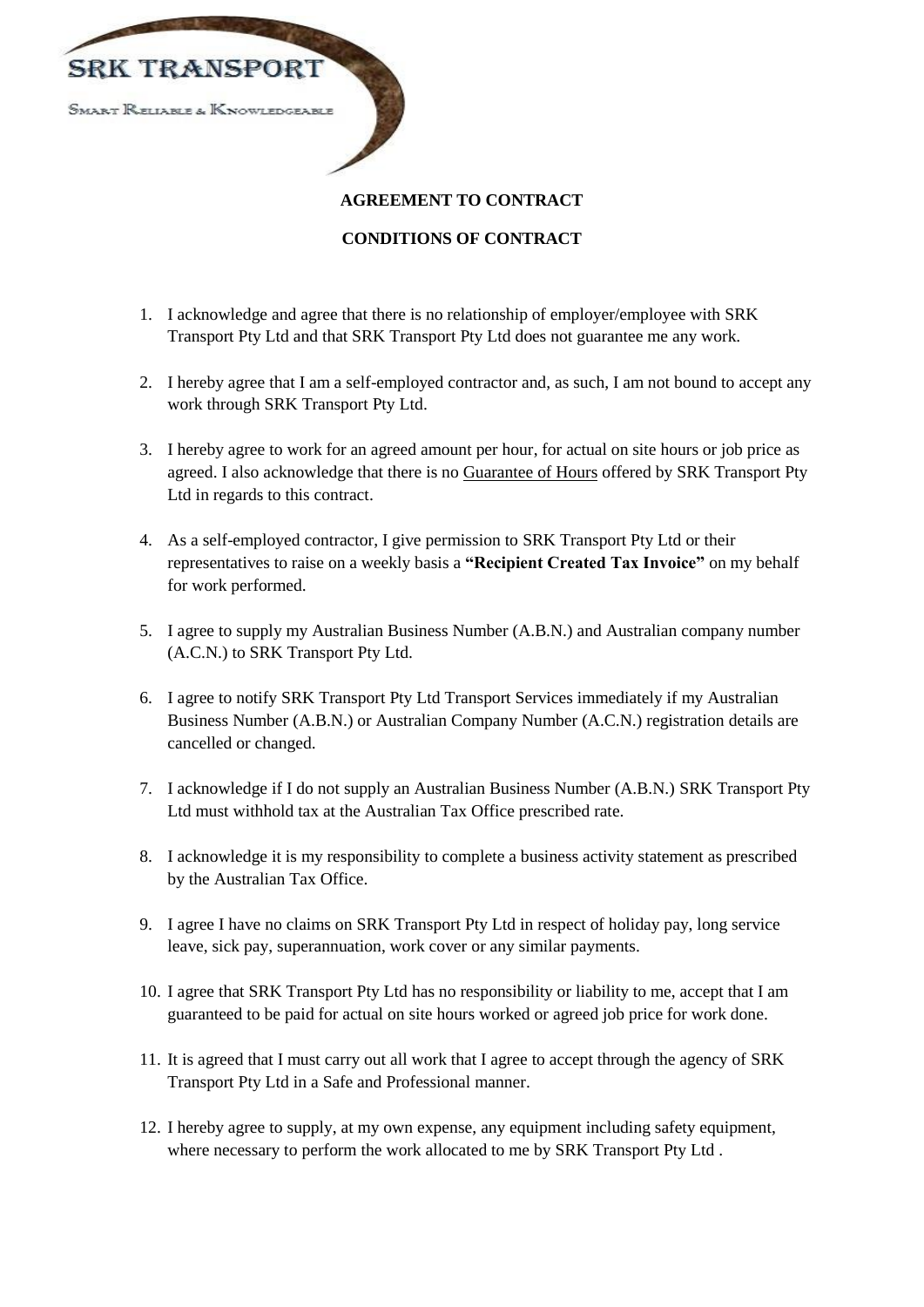

- 13. I agree to abide by all safety and work regulations and instructions and to comply with all road and safety regulations.
- 14. I am prepared to wear any protective clothing; foot wear or safety equipment that may be required by the company that I am working for.
- 15. I understand that it is law that a 0% BAC (Blood Alcohol Content) applies to drivers.
- 16. I understand that under no circumstances I am to be under the influence on non-prescribed drugs or illicit substances.
- 17. I understand **NO** alcohol is to be consumed whilst engaged in work on behalf of SRK Transport Pty Ltd.
- 18. If, for any reason, my drivers licence is suspended or cancelled I agree to inform SRK Transport Pty Ltd within 24 hours at my earliest convenience.
- 19. I agree to abide by all SRK Transport Pty Ltd rules and policies, as published.
- 20. Motor vehicles The contractor must ensure that all vehicles it supplies:
	- (a) Have a current registration certificate;
	- (b) are driven by a driver holding a current applicable endorsed drivers licence recognised in the state of VIC;
	- (c) are Road worthy;
	- (d) are of a clean and neat appearance.
- 21. I agree that under no circumstances I am to approach any of SRK Transport Pty Ltd clients to work directly or indirectly for the period of 6 months after giving notice. Failure to comply will result in an agency fee of up to \$5000.00 per driver payable by the subcontractor.

22. I agree that all paper work must be filled in correct detail as directed by the client that I am working for and that all con notes must be signed and include a printed name, time and date and to be emailed or faxed to SRK Transport Pty Ltd

23. I agree that I am responsible for the freight in a vehicle and that I have appropriate paper work for any freight on board and must have my vehicle locked at all times and provide such security locking devices as deemed necessary.

24. As an Independent contractor, I also agree to be charged for Runsheet Books \$5.00 & GST and Uniforms at COST & GST.

25. I agree to pay \$5.00 a week, to cover postage and handling of RCTI, the sorting out of any pay issues and any other Administration related problems.